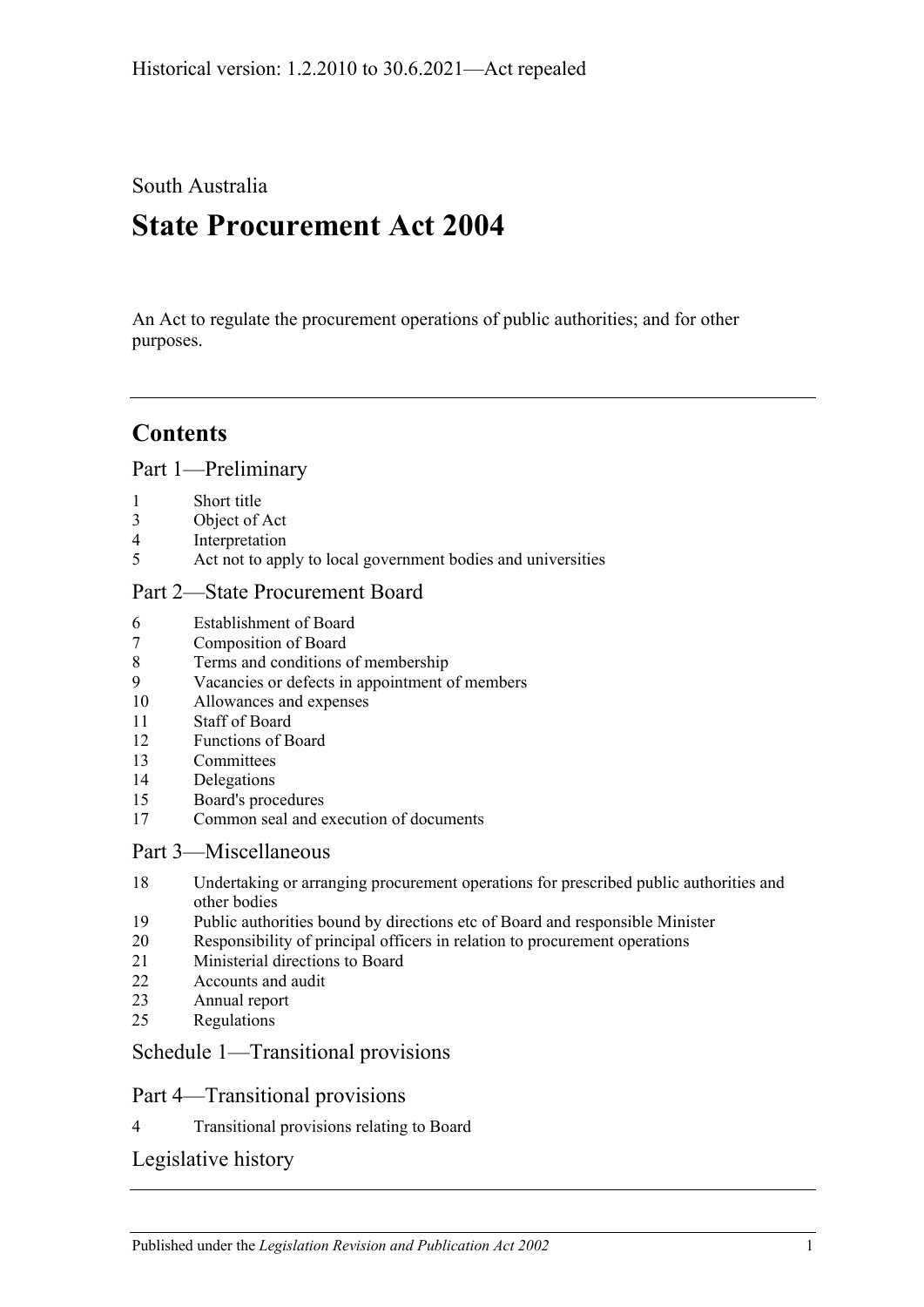#### <span id="page-1-0"></span>**The Parliament of South Australia enacts as follows:**

# **Part 1—Preliminary**

#### <span id="page-1-1"></span>**1—Short title**

This Act may be cited as the *State Procurement Act 2004*.

#### <span id="page-1-2"></span>**3—Object of Act**

- (1) The object of this Act is to advance government priorities and objectives by a system of procurement for public authorities directed towards—
	- (a) obtaining value in the expenditure of public money; and
	- (b) providing for ethical and fair treatment of participants; and
	- (c) ensuring probity, accountability and transparency in procurement operations.
- (2) The Board and the Minister must, in administering this Act, have regard to and seek to further the object of this Act.

#### <span id="page-1-3"></span>**4—Interpretation**

In this Act, unless the contrary intention appears—

*administrative unit* means an administrative unit of the Public Service;

*Board* means the State Procurement Board established under [Part 2;](#page-2-1)

*local government body* means a council within the meaning of the *[Local Government](http://www.legislation.sa.gov.au/index.aspx?action=legref&type=act&legtitle=Local%20Government%20Act%201999)  Act [1999](http://www.legislation.sa.gov.au/index.aspx?action=legref&type=act&legtitle=Local%20Government%20Act%201999)* or any body (whether incorporated or unincorporated) established by a council or councils and declared by the regulations to be a local government body;

*prescribed public authority* means a person or body that has been declared by the regulations to be a prescribed public authority for the purposes of this Act;

*principal officer*, in relation to a public authority, means-

- (a) if the authority consists of a single person (including a corporation sole but not any other body corporate)—that person;
- (b) if the authority consists of an unincorporated board or committee—the presiding officer;
- (c) in any other case—the chief executive officer of the authority or a person declared by the regulations to be the principal officer of the authority;

*procurement operations*, in relation to an authority, means—

- (a) the procurement of goods or services required by the authority for its operations, including (without limitation) the procurement of—
	- (i) a supply of electricity, gas or any other form of energy; or
	- (ii) intellectual property; or
- (b) the management of goods of the authority, including (without limitation) the care, custody, storage, inspection, stocktaking or distribution of goods of the authority; or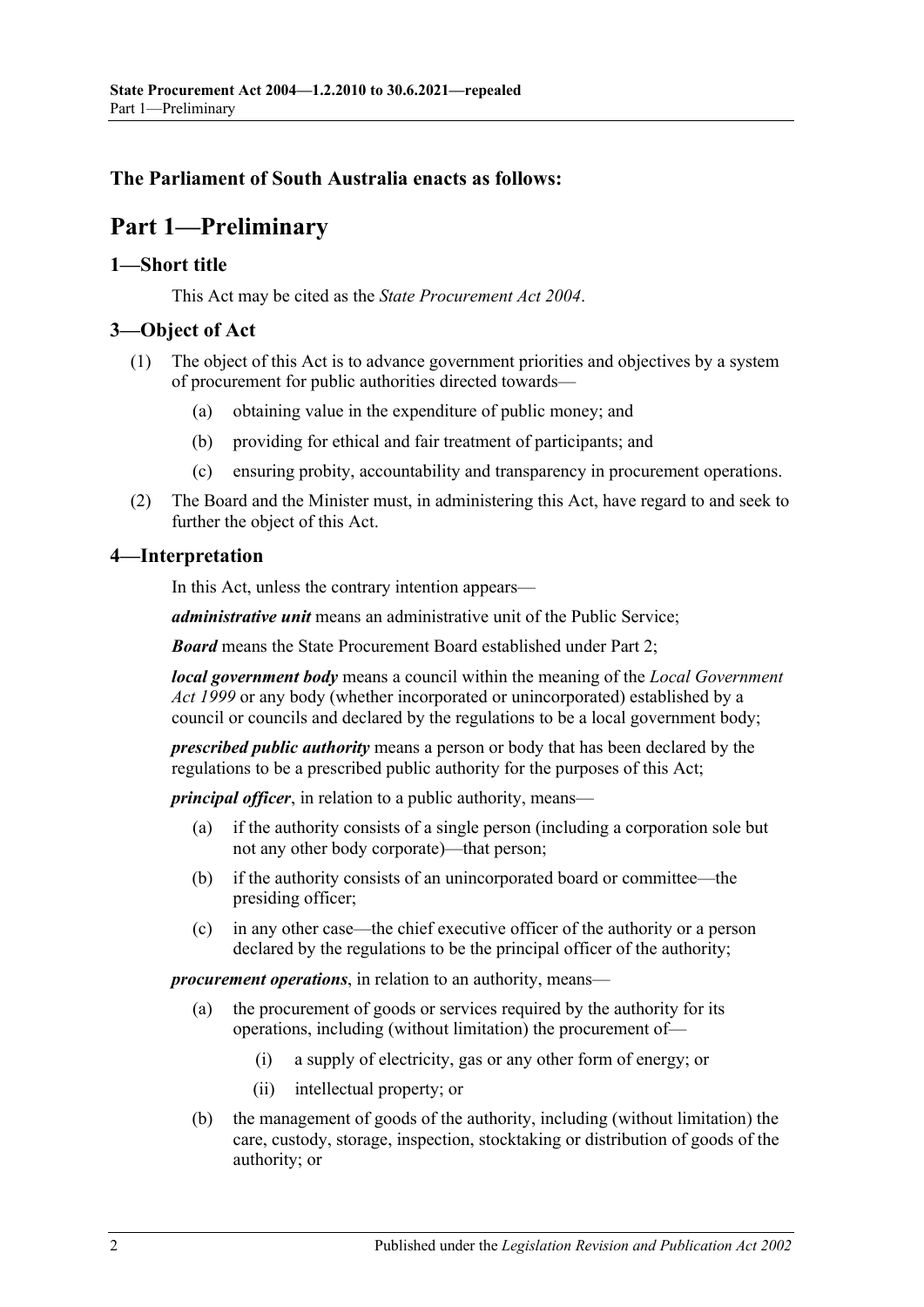- (c) the management of the authority's contracts for services; or
- (d) the disposal of goods surplus to the authority's requirements,

but does not include operations excluded from this definition by the regulations;

#### *public authority* means—

- (a) an administrative unit or other agency or instrumentality of the Crown; or
- (b) any incorporated or unincorporated body—
	- (i) established for a public purpose by an Act; or
	- (ii) established for a public purpose under an Act (other than an Act providing for the incorporation of companies or associations, co-operatives, societies or other voluntary organisations); or
	- (iii) established or subject to control or direction by the Governor, a Minister of the Crown or any instrumentality or agency of the Crown (whether or not established by or under an Act or an enactment); or
- (c) a person or body declared by the regulations to be a public authority for the purposes of this Act,

but does not include a prescribed public authority;

*responsible Minister*, in relation to an authority, means—

- (a) if the authority is an administrative unit—the Minister responsible for that administrative unit;
- (b) if the authority is a body established by an Act—the Minister responsible for the administration of that Act;
- (c) if the authority is a body established under an Act (other than the *[Public](http://www.legislation.sa.gov.au/index.aspx?action=legref&type=act&legtitle=Public%20Sector%20Act%202009)  [Sector Act](http://www.legislation.sa.gov.au/index.aspx?action=legref&type=act&legtitle=Public%20Sector%20Act%202009) 2009*, the *[Public Corporations Act](http://www.legislation.sa.gov.au/index.aspx?action=legref&type=act&legtitle=Public%20Corporations%20Act%201993) 1993* or an Act providing for the incorporation of companies or associations, co-operatives, societies or other voluntary organisations)—the Minister responsible for the administration of that Act;
- (d) if the authority is a subsidiary under the *[Public Corporations Act](http://www.legislation.sa.gov.au/index.aspx?action=legref&type=act&legtitle=Public%20Corporations%20Act%201993) 1993* of a public corporation established by an Act—the Minister responsible for the administration of that Act;
- (e) if the authority is a subsidiary under the *[Public Corporations Act](http://www.legislation.sa.gov.au/index.aspx?action=legref&type=act&legtitle=Public%20Corporations%20Act%201993) 1993* of an incorporated Minister—that Minister;
- (f) in any other case—the Minister responsible for that authority.

#### <span id="page-2-0"></span>**5—Act not to apply to local government bodies and universities**

This Act (other than [section](#page-7-1) 18) does not apply in relation to a local government body or a university.

# <span id="page-2-1"></span>**Part 2—State Procurement Board**

#### <span id="page-2-2"></span>**6—Establishment of Board**

(1) The State Procurement Board is established.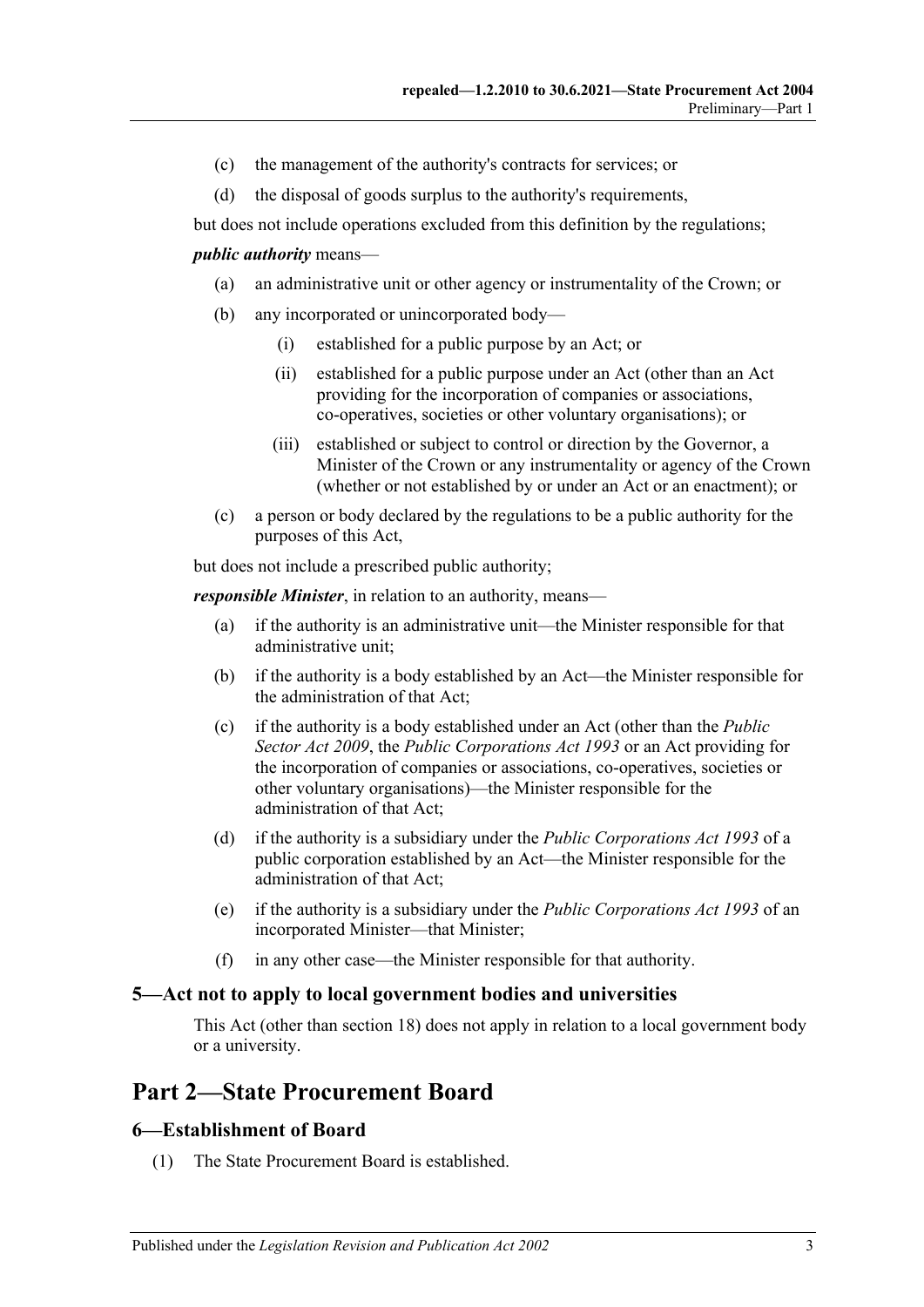- (2) The Board—
	- (a) is a body corporate; and
	- (b) has perpetual succession and a common seal; and
	- (c) is capable of suing and being sued in its corporate name; and
	- (d) has all the powers of a natural person that are capable of being exercised by a body corporate; and
	- (e) has the functions and powers assigned or conferred by or under this Act or any other Act.
- (3) The Board is an agency of the Crown and holds its property on behalf of the Crown.
- (4) If a document appears to bear the common seal of the Board, it will be presumed, in the absence of proof to the contrary, that the common seal of the Board was duly affixed to the document.

#### <span id="page-3-0"></span>**7—Composition of Board**

- <span id="page-3-2"></span>(1) The Board consists of the following members:
	- (a) the presiding member, being the chief executive of the administrative unit that has, subject to the Minister, responsibility for administering this Act or a nominee of the chief executive; and
	- (b) 8 members appointed by the Governor, of whom—
		- (i) 4 must be members or officers of public authorities or prescribed public authorities; and
		- (ii) 4 must be persons who are not members or officers of public authorities or prescribed public authorities.
- <span id="page-3-3"></span>(2) The membership of the Board appointed under [subsection](#page-3-2) (1)(b) must include persons who together have, in the Minister's opinion, practical knowledge of, and experience or expertise in, procurement, private commerce or industry, industry development, industrial relations, information technology, risk management, environmental protection and management, community service and social inclusion.
- (3) At least 1 appointed member of the Board must be a woman and at least 1 must be a man.

#### <span id="page-3-1"></span>**8—Terms and conditions of membership**

- (1) An appointed member of the Board will be appointed on conditions determined by the Governor and for a term, not exceeding 2 years, specified in the instrument of appointment and, at the expiration of a term of appointment, is eligible for reappointment.
- <span id="page-3-4"></span>(2) The Governor may remove an appointed member of the Board from office—
	- (a) for breach of, or non-compliance with, a condition of appointment; or
	- (b) for misconduct; or
	- (c) for failure or incapacity to carry out official duties satisfactorily.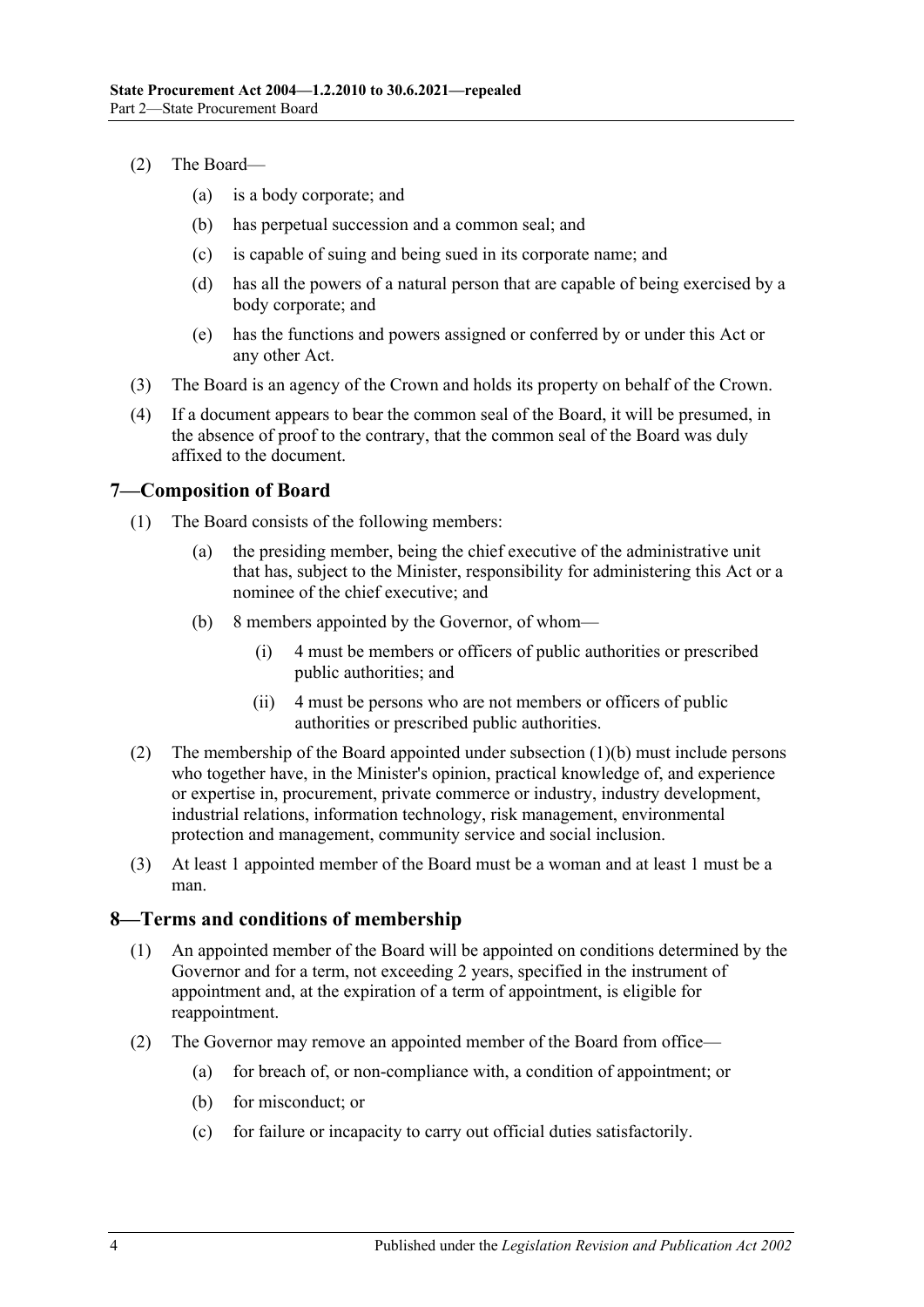- (3) The office of an appointed member of the Board becomes vacant if the member—
	- (a) dies; or
	- (b) completes a term of office and is not reappointed; or
	- (c) resigns by written notice to the Minister; or
	- (d) in the case of a member appointed under section  $7(1)(b)(i)$ —ceases to be a member or officer of a public authority or prescribed public authority; or
	- (e) is removed from office under [subsection](#page-3-4) (2).
- (4) On the office of an appointed member of the Board becoming vacant, a person must be appointed in accordance with this Act to the vacant office.

#### <span id="page-4-0"></span>**9—Vacancies or defects in appointment of members**

An act or proceeding of the Board is not invalid by reason only of a vacancy in its membership or a defect in the appointment of a member.

#### <span id="page-4-1"></span>**10—Allowances and expenses**

A member of the Board is entitled to allowances and expenses determined by the Governor.

#### <span id="page-4-2"></span>**11—Staff of Board**

- (1) The Board will have such staff (comprised of persons employed in the Public Service of the State) as is necessary for the purposes of this Act.
- (2) The Board may, with the approval of the Minister administering an administrative unit of the Public Service, make use of the officers of that unit.
- (3) The Board may, with the approval of a public authority (being a body corporate), make use of the officers of that public authority.

#### <span id="page-4-3"></span>**12—Functions of Board**

- (1) The Board has the following functions:
	- (a) to facilitate strategic procurement by public authorities by setting the strategic direction of procurement practices across government;
	- (b) to develop, issue and keep under review policies, principles and guidelines relating to the procurement operations of public authorities;
	- (c) to develop, issue and keep under review standards for procurement by public authorities using electronic procurement systems;
	- (d) to give directions relating to the procurement operations of public authorities;
	- (e) to investigate and keep under review levels of compliance with the Board's procurement policies, principles, guidelines, standards and directions;
	- (f) to undertake, make arrangements for or otherwise facilitate or support the procurement operations of public authorities;
	- (g) to assist in the development and delivery of training and development courses and activities relevant to the procurement operations of public authorities;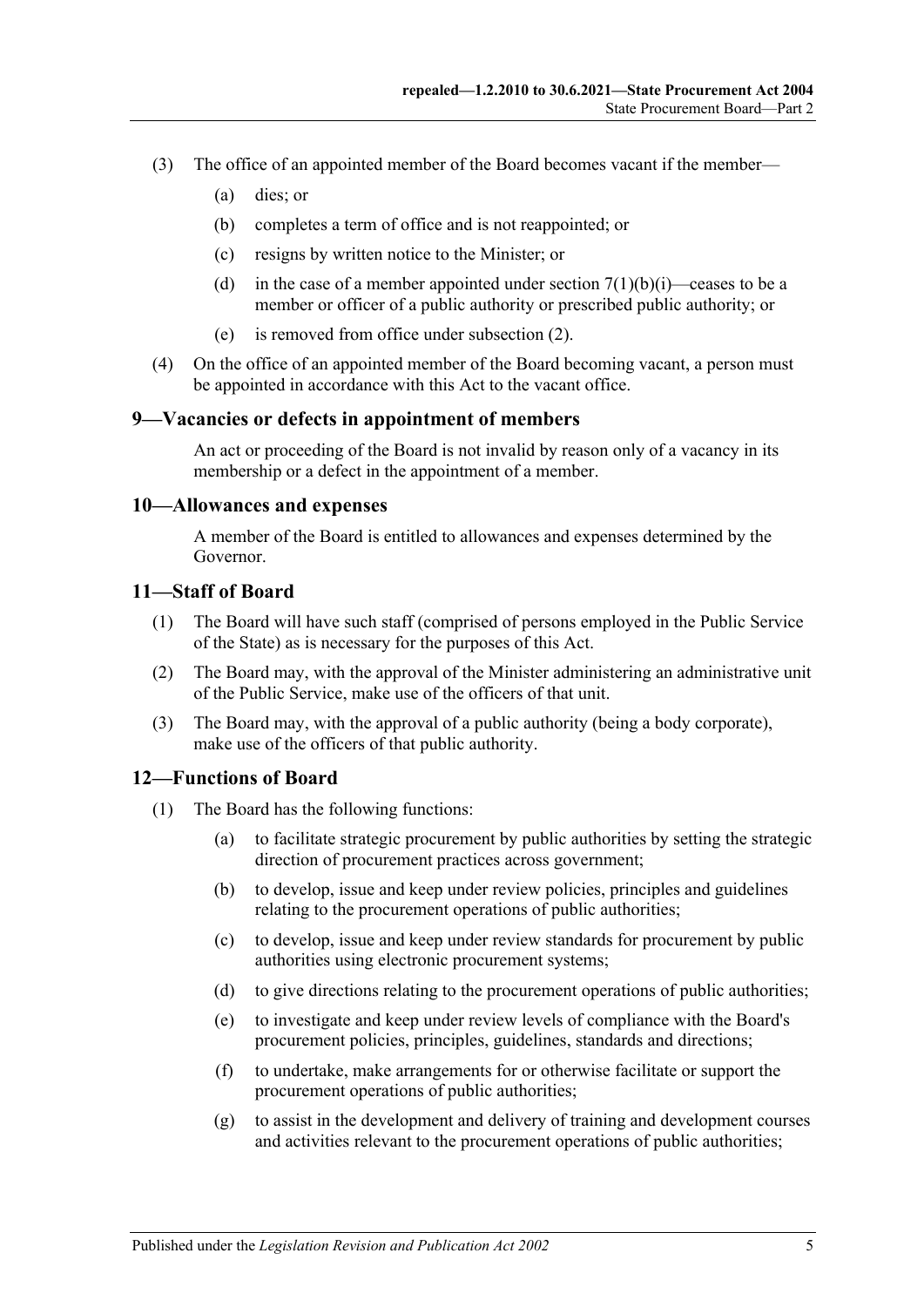- (h) to provide advice and make recommendations to responsible Ministers and principal officers on any matters relevant to the procurement operations of public authorities;
- (i) to carry out the Board's functions in relation to prescribed public authorities and any other functions assigned to the Board under this Act.
- (2) For the purpose of performing its functions, the Board may—
	- (a) acquire, hold, deal with and dispose of real and personal property; and
	- (b) enter into any kind of contract or arrangement; and
	- (c) acquire or incur any other rights or liabilities; and
	- (d) direct a public authority to furnish to the Board documents or information relating to the operations of the authority; and
	- (e) exercise such other powers as are conferred on it under this Act or as are necessary for, or incidental to, the effective performance of its functions.

#### <span id="page-5-0"></span>**13—Committees**

- (1) The Board may establish committees—
	- (a) to advise the Board on any matter; or
	- (b) to carry out functions on behalf of the Board.
- (2) A committee will consist of—
	- (a) at least one member of the Board; and
	- (b) such other persons as the Board thinks fit to appoint.
- (3) The Board will determine who will be the presiding member of a committee.
- (4) The procedures to be observed in relation to the conduct of the business of a committee will be as determined by the Board.

#### <span id="page-5-1"></span>**14—Delegations**

- (1) The Board may delegate any of its functions or powers under this Act other than this power of delegation.
- (2) A delegation—
	- (a) may be made to—
		- (i) a member of the Board; or
		- (ii) a committee established by the Board; or
		- (iii) a member of the staff of the Board; or
		- (iv) any other person engaged in the administration of this Act; and
	- (b) may be made subject to conditions and limitations specified in the instrument of delegation; and
	- (c) is revocable at will and does not derogate from the power of the delegator to act in a matter.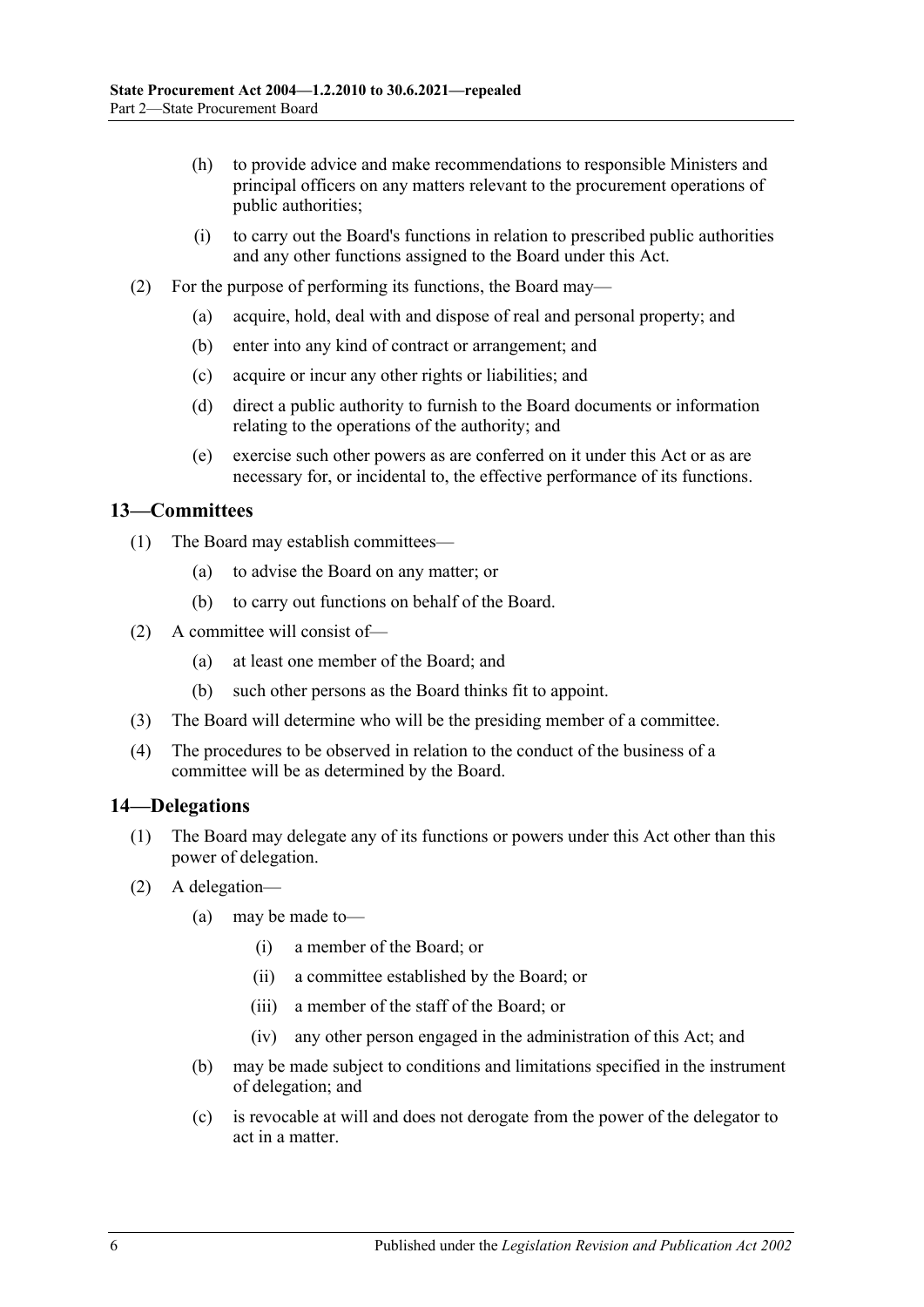#### <span id="page-6-0"></span>**15—Board's procedures**

- (1) 5 members constitute a quorum of the Board.
- (2) The presiding member will, if present at a meeting of the Board, preside at that meeting, and in the absence of that member, the members present will decide who is to preside.
- (3) A decision carried by a majority of the votes cast by members of the Board at a meeting is a decision of the Board.
- (4) Each member present at a meeting of the Board has one vote on any question arising for decision and the member presiding at the meeting may exercise a casting vote if the votes are equal.
- (5) A conference by telephone or other electronic means between the members of the Board will, for the purposes of this section, be taken to be a meeting of the Board at which the participating members are present if—
	- (a) notice of the conference is given to all members in the manner determined by the Board for the purpose; and
	- (b) each participating member is capable of communicating with every other participating member during the conference.
- (6) A proposed resolution of the Board becomes a valid decision of the Board despite the fact that it is not voted on at a meeting of the Board if—
	- (a) notice of the proposed resolution is given to all members of the Board in accordance with procedures determined by the Board; and
	- (b) a majority of the members express concurrence in the proposed resolution by letter, facsimile transmission, e-mail or other written communication setting out the terms of the resolution.
- (7) The Board must have accurate minutes kept of its meetings.
- (8) Subject to this Act, the Board may determine its own procedures.

#### <span id="page-6-1"></span>**17—Common seal and execution of documents**

- (1) The common seal of the Board must not be affixed to a document except in pursuance of a decision of the Board, and the affixing of the seal must be attested by the signatures of 2 members.
- <span id="page-6-2"></span>(2) The Board may, by instrument under its common seal, authorise a member of the Board or any other person to execute documents on behalf of the Board subject to conditions and limitations (if any) specified in the instrument of authority.
- (3) Without limiting [subsection](#page-6-2) (2), an authority may be given so as to authorise 2 or more persons to execute documents jointly on behalf of the Board.
- (4) A document is duly executed by the Board if—
	- (a) the common seal of the Board is affixed to the document in accordance with this section; or
	- (b) the document is signed on behalf of the Board by a person or persons in accordance with an authority conferred under this section.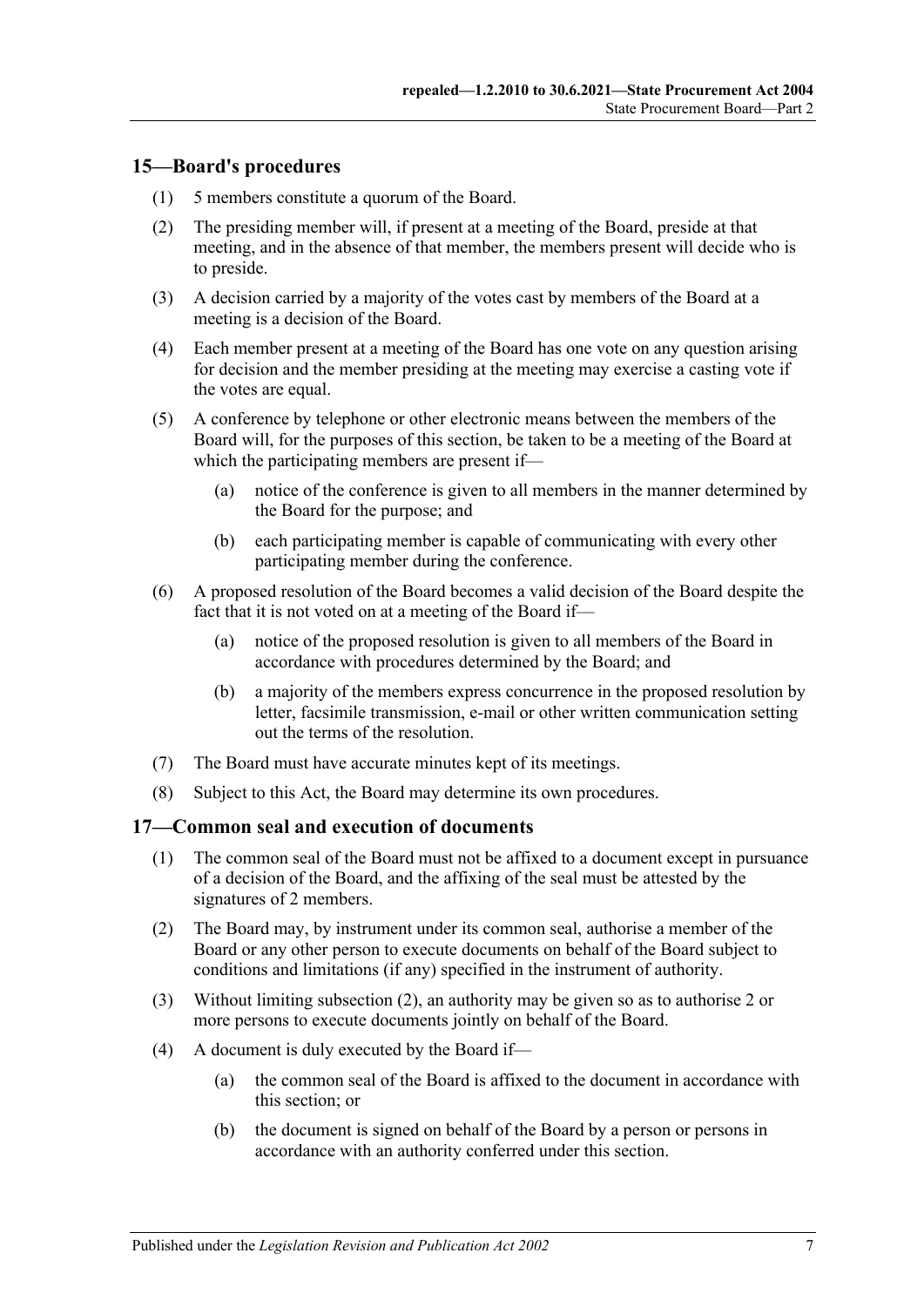# <span id="page-7-0"></span>**Part 3—Miscellaneous**

#### <span id="page-7-1"></span>**18—Undertaking or arranging procurement operations for prescribed public authorities and other bodies**

The Board may, with the approval of the Minister, undertake or make arrangements for procurement operations for—

- (a) a prescribed public authority; or
- (b) a body other than a public authority or prescribed public authority.

#### <span id="page-7-2"></span>**19—Public authorities bound by directions etc of Board and responsible Minister**

- (1) A public authority (including every member or officer of the authority) is bound to comply with—
	- (a) any applicable policies, principles, guidelines, standards or directions issued or given by the Board; and
	- (b) any directions given by the responsible Minister on the advice or recommendation of the Board.
- (2) A prescribed public authority (including every member or officer of the authority) is bound to comply with any directions given by the responsible Minister on the advice or recommendation of the Board.

#### <span id="page-7-6"></span><span id="page-7-3"></span>**20—Responsibility of principal officers in relation to procurement operations**

- (1) The principal officer of a public authority is responsible for the efficient and cost effective management of the procurement operations of the authority subject to and in accordance with the policies, principles, guidelines, standards and directions of the Board.
- (2) In [subsection](#page-7-6) (1), a reference to a principal officer includes a reference to a delegate of the principal officer.

#### <span id="page-7-4"></span>**21—Ministerial directions to Board**

- (1) The Minister may give general directions in writing to the Board about the performance of its functions.
- (2) A direction may require the Board to take into account a particular government policy or a particular principle or matter.
- (3) The Minister must, within 6 sitting days of giving a direction, cause a copy of the direction to be laid before both Houses of Parliament.
- (4) The Board must comply with a direction given by the Minister under this section.
- (5) Except as provided by this section, the Board is not subject to Ministerial control or direction.

#### <span id="page-7-5"></span>**22—Accounts and audit**

(1) The Board must keep proper accounting records in relation to its financial affairs, and must have annual statements of account prepared in respect of each financial year.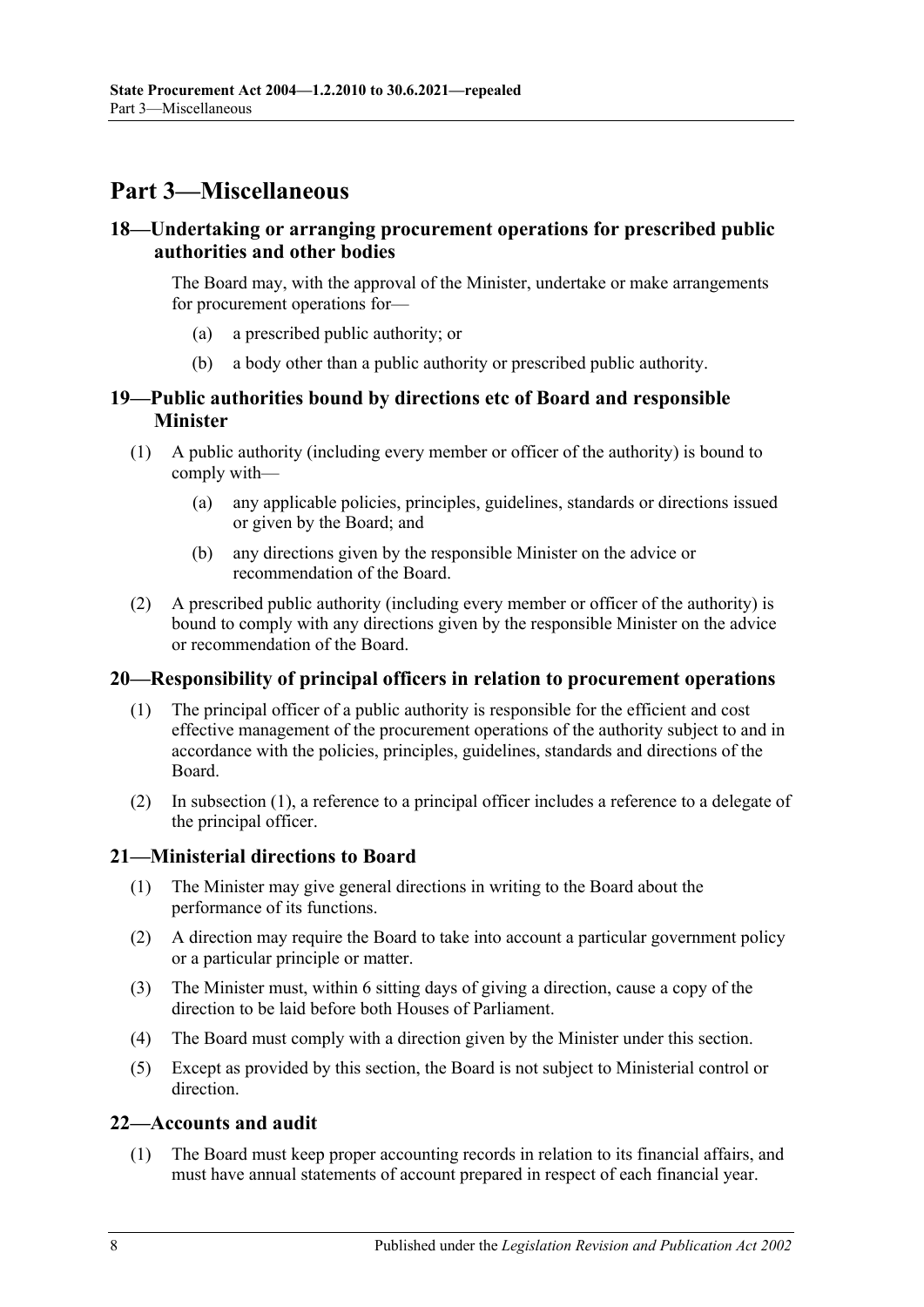(2) The accounts must be audited at least once in every year by the Auditor-General.

#### <span id="page-8-0"></span>**23—Annual report**

- (1) The Board must, on or before 30 September in each year, deliver to the Minister a report on the administration of this Act and the work of the Board during the financial year ending on the preceding 30 June.
- (2) The report must incorporate the audited accounts of the Board for the relevant financial year.
- (3) The Minister must, within 14 sitting days after receiving a report under this section, have copies of the report laid before both Houses of Parliament.

#### <span id="page-8-1"></span>**25—Regulations**

The Governor may make such regulations as are contemplated by, or necessary or expedient for the purposes of, this Act.

# <span id="page-8-2"></span>**Schedule 1—Transitional provisions**

# **Part 4—Transitional provisions**

#### <span id="page-8-3"></span>**4—Transitional provisions relating to Board**

- (1) The State Procurement Board is the same body corporate as the State Supply Board established under the *[State Supply Act](http://www.legislation.sa.gov.au/index.aspx?action=legref&type=act&legtitle=State%20Supply%20Act%201985) 1985*.
- (2) A reference in an instrument to the State Supply Board is (where the context admits) to be read as a reference to the State Procurement Board.
- (3) On the commencement of this clause, all members of the Board then in office vacate their respective offices so that fresh appointments may be made to the Board under this Act.
- (4) Despite section 14(3) of the *[Acts Interpretation Act](http://www.legislation.sa.gov.au/index.aspx?action=legref&type=act&legtitle=Acts%20Interpretation%20Act%201915) 1915*, if appointments are to be made to the Board under that Act prior to the commencement and for the purposes of [section](#page-3-0) 7, those appointments will take effect on the commencement of [section](#page-3-0) 7 and not before.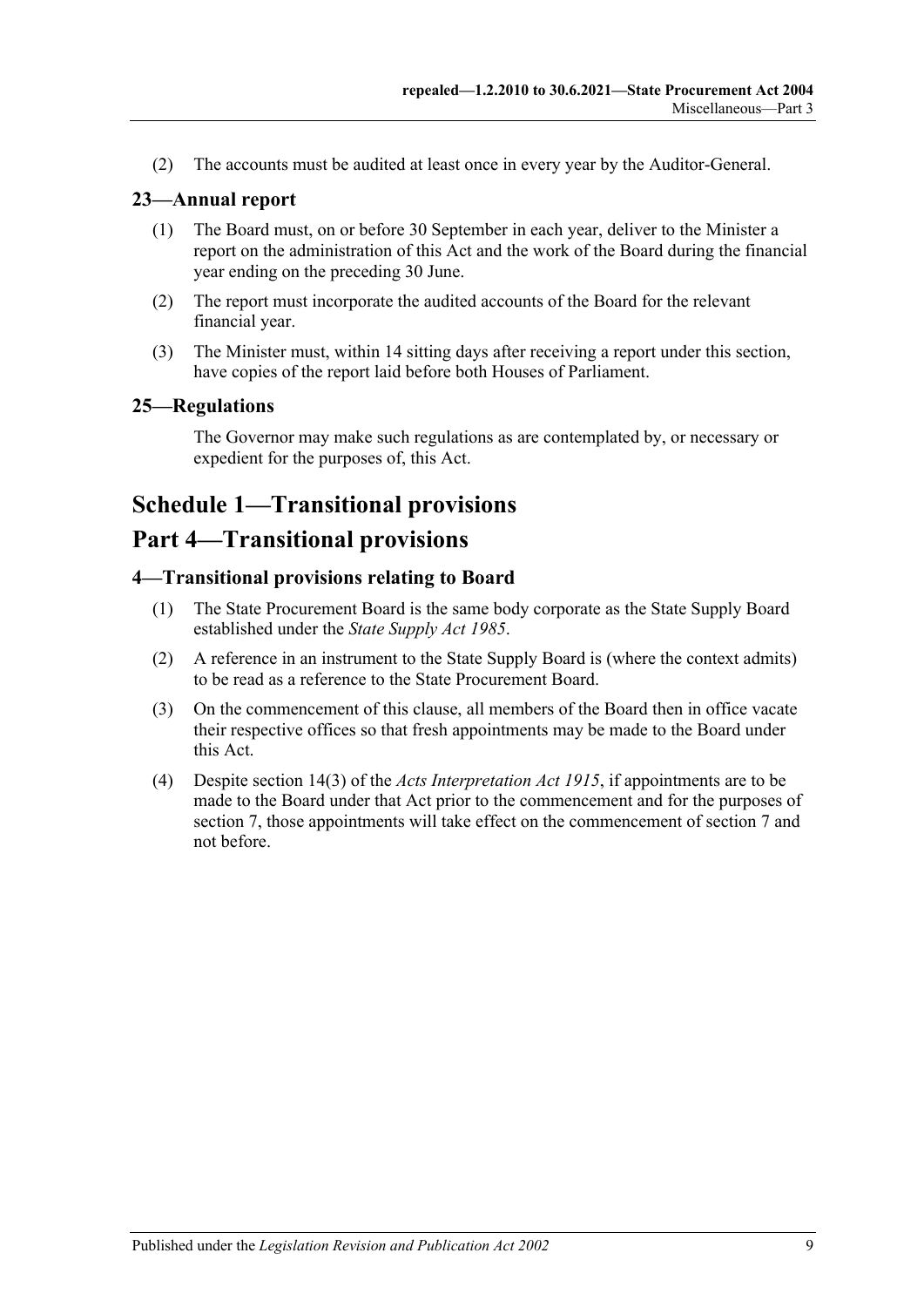# <span id="page-9-0"></span>**Legislative history**

#### **Notes**

• For further information relating to the Act and subordinate legislation made under the Act see the Index of South Australian Statutes or www.legislation.sa.gov.au.

# **Repeal of Act**

The *State Procurement Act 2004* was repealed by s 3 of the *State Procurement Repeal Act 2020* on 1.7.2021.

### **Legislation repealed by principal Act**

The *State Procurement Act 2004* repealed the following:

*State Supply Act 1985*

## **Legislation amended by principal Act**

The *State Procurement Act 2004* amended the following:

*Gaming Machines Act 1992*

### **Principal Act and amendments**

| Year No | Title                                                                      | Assent    | Commencement                                                             |
|---------|----------------------------------------------------------------------------|-----------|--------------------------------------------------------------------------|
| 2004 28 | State Procurement Act 2004                                                 | 29.7.2004 | 4.10.2005 ( <i>Gazette 15.9.2005 p3343</i> )                             |
| 2009 84 | Statutes Amendment (Public Sector<br>Consequential Amendments) Act<br>2009 |           | 10.12.2009 Pt 148 (ss $339 - 341$ )-1.2.2010<br>(Gazette 28.1.2010 p320) |

# **Provisions amended**

Entries that relate to provisions that have been deleted appear in italics.

| Provision               | How varied                                                     | Commencement |
|-------------------------|----------------------------------------------------------------|--------------|
| Long title              | amended under Legislation Revision and<br>Publication Act 2002 | 1.2.2010     |
| Pt1                     |                                                                |              |
| s <sub>2</sub>          | omitted under Legislation Revision and<br>Publication Act 2002 | 1.2.2010     |
| s <sub>4</sub>          |                                                                |              |
|                         | administrative unit amended by $84/2009$ s $339(1)$            | 1.2.2010     |
| responsible<br>Minister | amended by 84/2009 s 339(2)                                    | 1.2.2010     |
| Pt 2                    |                                                                |              |
| s 16                    | deleted by 84/2009 s 340                                       | 1.2.2010     |
| $Pt\,3$                 |                                                                |              |
| s24                     | deleted by $84/2009$ s $341$                                   | 1.2.2010     |